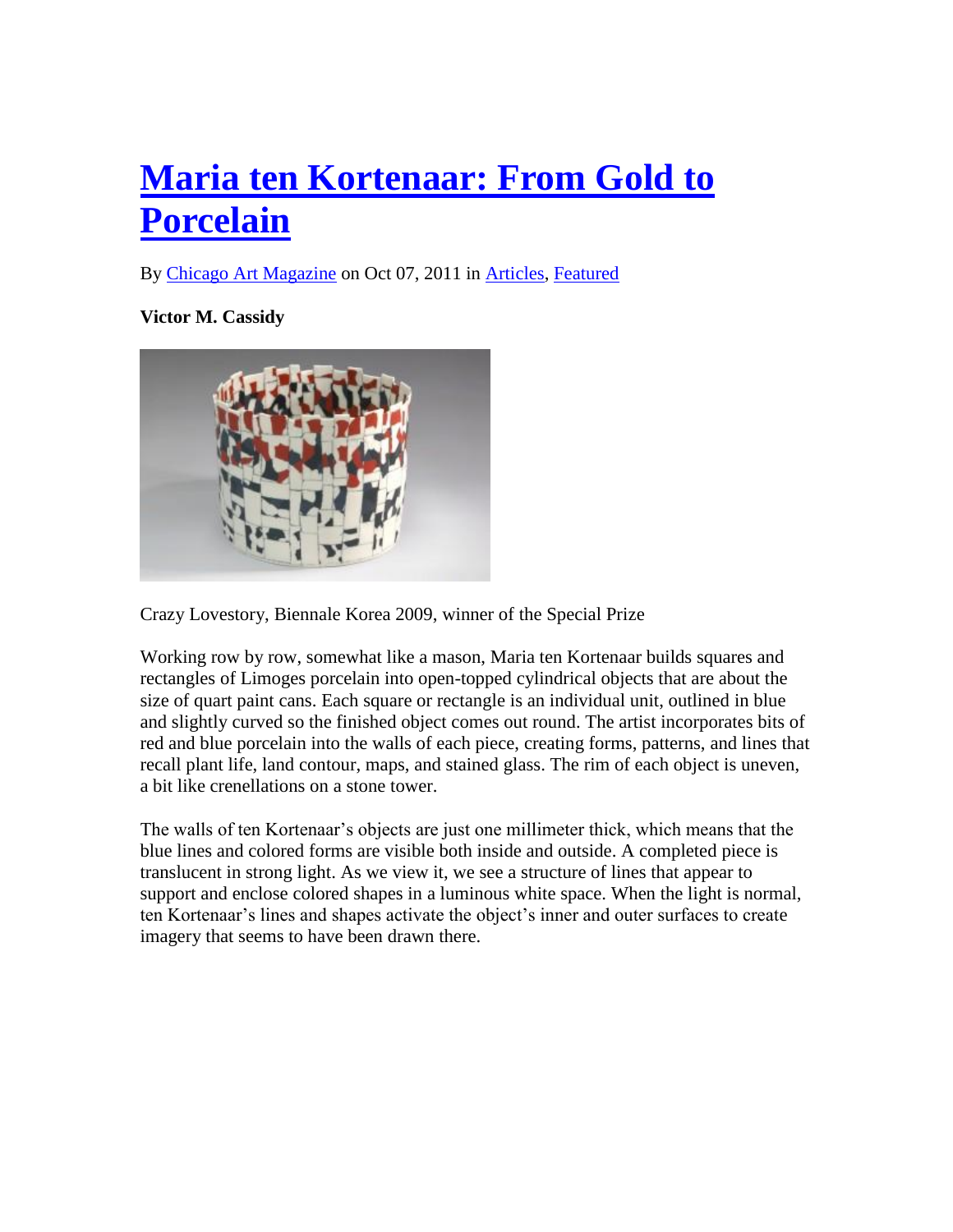"Porcelain 'allows me to express that which I perceive, feel, and experience<br>in daily life.'" --Maria ten Kortenaar

## **"Many tiny pieces"**

"From origin I am a goldsmith," said the artist in a presentation at the opening of her show in Chicago's Dubhe Carreño Gallery. This "accustomed me to a precise way of working and putting many tiny pieces together to create an object." The artist, a native of the Netherlands, made gold and silver jewelry for a decade until 1995, when she took up stoneware because she wanted to work with color.

On a visit to Hong Kong in 2005, ten Kortenaar was impressed by the skyscrapers she saw and the "cacophony of advertising signs and neon lights." Seeking to "epitomize" this experience, she made her first body of porcelain objects. Her initial experiments with porcelain had convinced her that it is "a very beautiful, but also a very difficult material" that has a memory. Even so, she liked porcelain's whiteness, translucency, and the intense colors that she could get with it.



Castle in the Air 12x15cm

By trial and error, Ten Kortenaar found ways of working with porcelain. "There are advantages in developing the technique yourself," she says. "One is not confined to the academic techniques and methods . . . as a result I developed bright red porcelain, which astounded people in the field . . . When I explained to colleagues how I made the red, I was told that my method was impossible." If people ask her technical questions about her studio practice, ten Kortenaar simply gestures toward the work, which speaks for itself.

The work also speaks for her. Porcelain "allows me to express that which I perceive, feel, and experience in daily life," she says. Intense experiences inspire her and the title of a